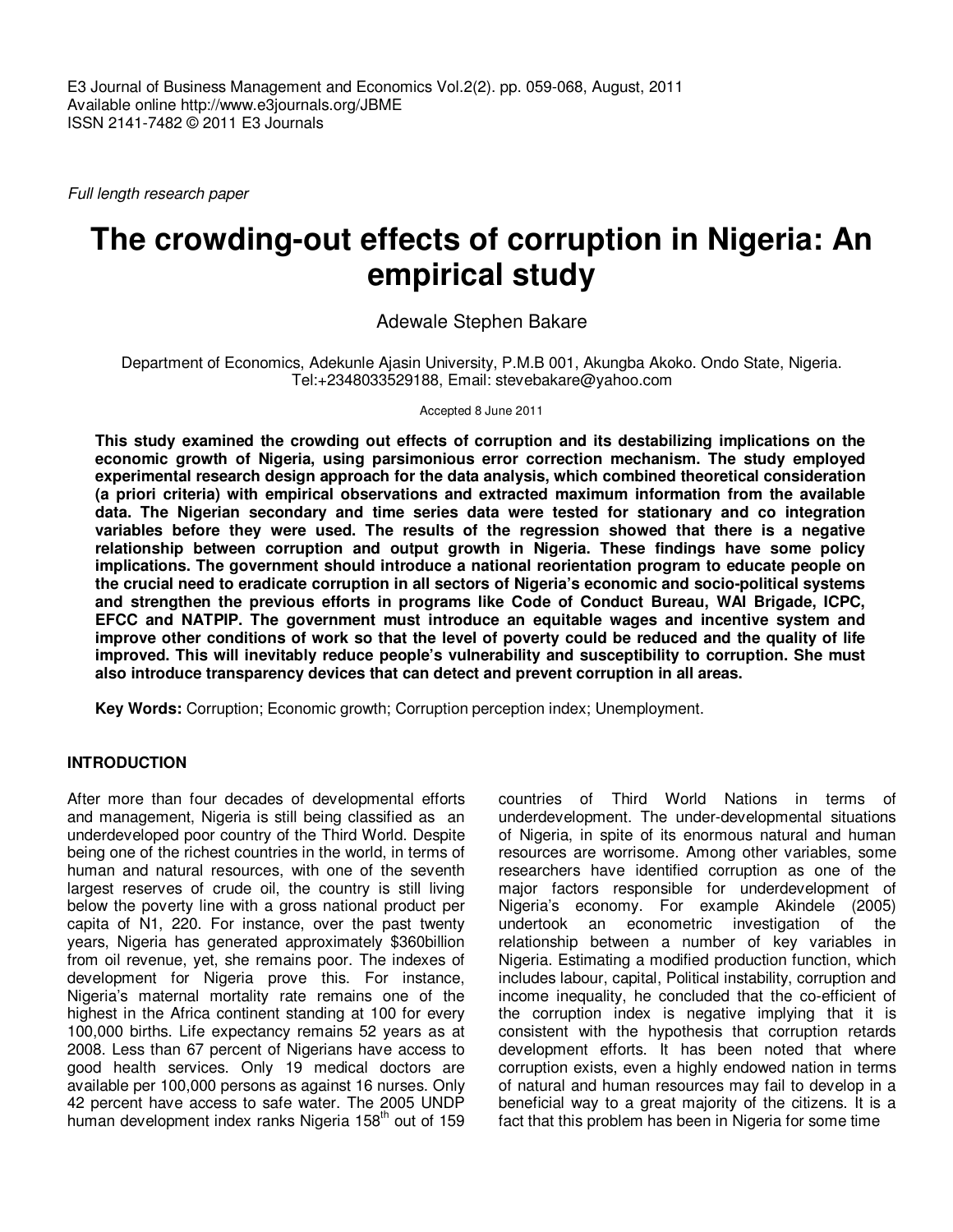now, the magnitude and intensity of which increase from year to year. It is an open secret that an average Nigerian is corrupt. Although, it is difficult to compile comprehensive data on corruption manifested in bribery, frauds, embezzlement etc, notwithstanding official politics in Nigeria since 1975 and up till now validate the presence of corruption. The list below shows the efforts of some past Nigerian leaders at checking the spate of corruption in the country's body politics, Osunyikanmi (2007).

- i. The purging of corrupt officials in the civil service in 1975 by the Muritala's administration;the establishment of the Code of Conduct Bureau for public Officers;
- ii. The Ethical Revolution introduced by the Shehu A. Shagari's Administration in the second republic (1979-83);
- iii. The anti-corruption tribunals established by the Buhari–Idiagbon's administration to try the politicians who were overthrown in 1983 (1984- 85);
- iv. The trial of a former Minister of petroleum Resources by the Babangida's Administration in 1991 for corruptly accepting a gold wristwatch and a luncheon from a contractor while serving as a Minister of petroleum resources;
- v. The numerous probe panels established by the Sani Abacha's administration in 1994/95 soon after assuming power; and
- vi. he enactment of the corrupt practices and other related offences, Act. 2000, by the Obasanjo administration.

 The list above represents a pretension to checking or eradicating corruption.

# **The Problem and the Objectives**

Despite the crusades of anti-corruption in Nigeria, its magnitude appears to be on the high side. It has impaired hard work, diligence and efficiency. It has caused incalculable damages to the social and political development of Nigeria. It subverts honest selection processes and distorts prices. Furthermore, it weakens institutions, hampers investment and retards economic development. More importantly the resources that should be used for developmental purposes are being diverted from the society to private or personal use. This accumulation of the nation's economic resources for personal benefits had variously contributed to the leakage of capital from Nigeria for illegal deposits abroad. In other words, it has a crowding out effect on the growth

and development of the country. It's contributing effects on poverty and poor infrastructural development is the more worrying. Nevertheless the extents of these negative effects are yet to be measured and quantified. It is against this background that this study was inspired. The study intends to examine the extent and the magnitude of the impact of corruption on the growth and development of Nigerian economy and draw up policy recommendations for the eradication of Corruption in Nigeria. The paper will at the end provide answers to the following questions (i) what types of corrupt practices are noticeable in Nigeria? (ii) What is the economic basis for these corrupt practices? (iii) What are the extent and the magnitude of its impact on the growth and development of the Nigerian economy? (v) How can corruption be checked or eradicated in Nigeria?

The rest of this paper is organized as follows: Section 2 undertakes a conceptual, theoretical and methodological review of some relevant literature on corruption; section 3 presents a profile of corrupt practices in Nigeria; section 4 examines the relationship between corruption and growth and validates the hypothesis formulated through empirical analysis while section 5 summaries the findings, draws conclusions and makes policy recommendations.

# **REVIEW Of LITERATURE**

The corruption issues have scanty literature on concepts, determinants, severity and implications on economic development. The reason for the lack of interest in this area of research is because data are not readily available, particularly when we need to pin- point the size of corruption and the people that engage in it. Notwithstanding, certain authors such as Ngouo, Tanzi, Rose – Ackerman and Akindele have studied corruption, given some definitions, and examined the determinants and implications of corruption. According to Ngouo (2000) and the World Bank, corruption is the exploiting of public positions for private benefits. She also states that the lack of any civil spirit among all categories of civil servants leads to corruption and misappropriation of public funds. To Tanzi et al (2006), corruption is not only found in the public sector, it is equally prominent in the private sectors; Akindele (2005) sees corruption as behavior, which deviates from the formal rules of governing the actions of someone in a position of authority. According to Osunyinkanmi (2009), the term corruption is a synonym with the terms fraud, bribery, settlement etc. In his explanation, the settlement in corruption perception parlance became a euphemism for bribery in Nigeria during the Babangida administration in 1989. In support of Osunyinkanmi's view, Rose Ackerman (1992) opines that corruption can assume several forms such as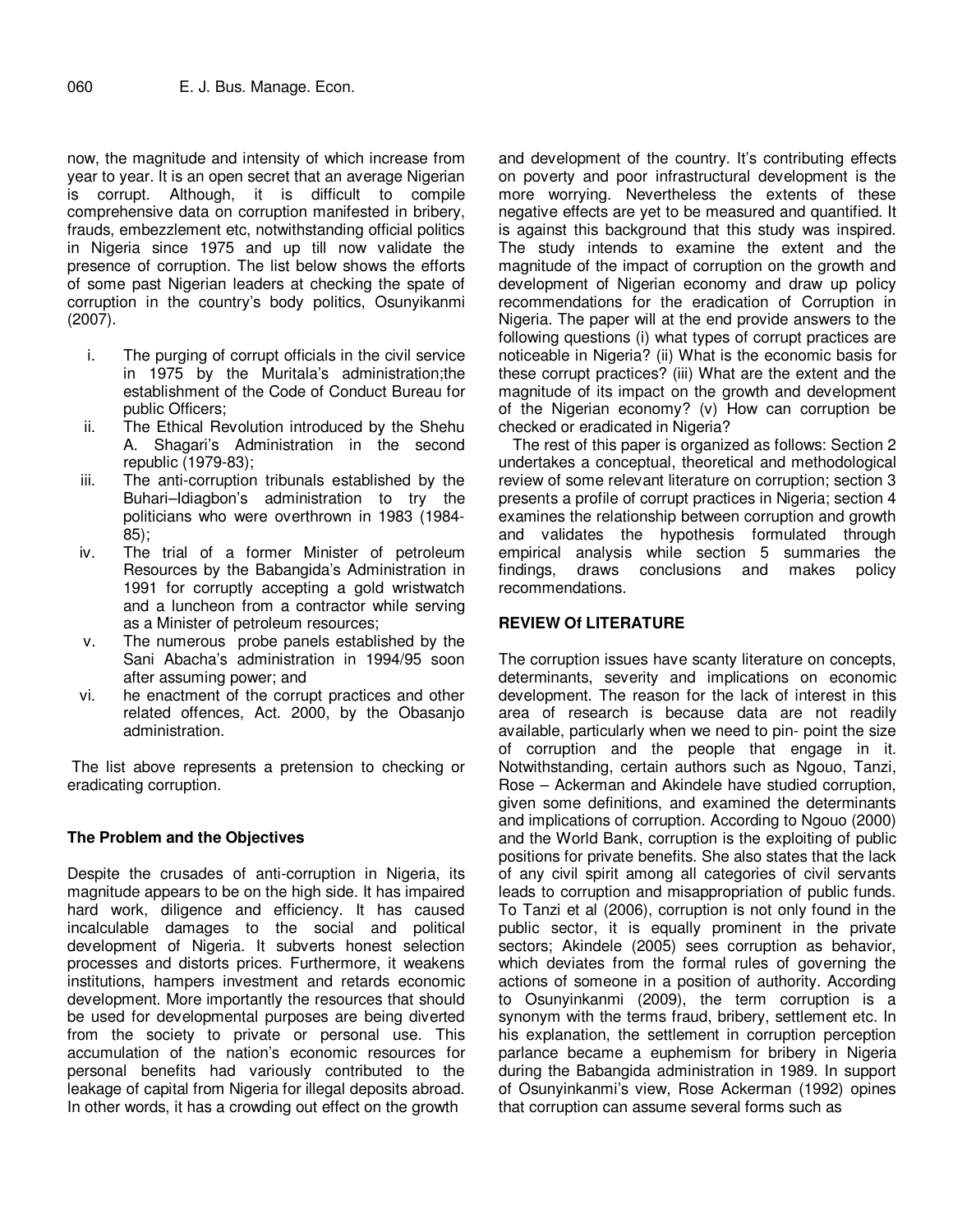bribery, embezzlement, fraud etc, where bribery assumes the most predominant forms of corruption. Rose – Ackerman (1998) further submits that bribery could manifest in incentive payments, obtaining lower cost and buying influence or votes. While Dwivedi (1967), sees corruption as including "nepotism, favouritism, bribery, graft and other unfair means adopted by government employees and the public alike to extract some socially and legally prohibited favours". To Scott (1972), corruption "involves a deviation from certain acceptable standards of behaviour".

Several schools of thought have discerned the factors that determine corrupt practices in the society. For instance in 1995, USA secretary of state viewed corruption from the cultural perspective. According to this school of thought, it is in the Nigerian culture to be corrupt. While this argument might appear reasonable, it is however not a universal phenomenon. For instance, former socialist states of the defunct USSR such as Kazakhstan, Uzbekistan, Russia, Ukraine and Azerbaijan, held contrary views. According to them, corruption is not a cultural phenomenon but rather a practice that supersedes culture and custom. It is universal. This view was corroborated by Akindele (1990) who stated that corruption exists everywhere, a statement that repudiates a racial and regional bans of corruption. The most plausible arguments in this area would seem to be that corruption is intractably determined by the stage of development and the type of government that exists in a society or nation. In most of the high corrupt countries like Nigeria, government bureaucracy creates the atmosphere conducive for corruptions. Authors like Rose Ackermen (1998), Tanzi et al (2006) and Obadan (2001), have noted that governments of certain countries for political or other reasons create incentives for bribery and corruption and are sometimes directly involve in the corrupt practices. In some extreme cases, the government itself practices corruption in order to have their way through the legislative arms. This practice is quite common in Nigeria.

Other determinants of corruption include the level of salary and the level of wealth. The lower the salaries and wages of public officers, the greater the tendency for them to be corrupt.

Several authors who studied corruption have concluded that corruption has negative impacts on the growth and development of any nation. According to Ekpo and Egenedo (1985) and Obadan (2001)), corrupt practices inherently introduce distortions in the economic system and it has the capacity to impair hard work, diligence and efficiency. It is capable of diverting resources from the societal to private or personal use. They maintain that it subverts honest selection processes and distort prices; whereas Tanzi (1995), and Rose Ackerman (1998) reaffirm that corruption weakens institution, hampers investment and retards economic development; Nyerere (1999) observes that corruption is an enemy of progress and development which could be treated as serious crime equivalent to treason. He saw it as a great enemy to the welfare of the people. Akindele (2005) in his research discovered a strong significant negative relationship between corruption and development. He undertook an empirical investigation) of the relationship between a number of key variables in Nigeria. Estimating a modified production function which included labour, capital and political instability, corruption index is negative implying that it is consistent with the hypothesis that corruption retards growth. He argued that, corruption in whatever form is inimical to the development of any society. This strengthens the view of Rose Ackerman (1999) who asserted that corruption manifests its direct effect in the form of roads not constructed, electrification projects frustrated, pipe borne water not available and half-baked graduates and professionals.

# **Summary of literature review and the gap to fill**

Our literature review shows that few empirical studies exist for corruption. This is because corruption is willfully hidden, hence it has been difficult to generate data and carry out empirical studies on them. Since, it is difficult to measure directly; proxies for corruption are being used. Also studies on the extent to which corruption negatively impacts on citizens' lives in many dimensions including quality life, health, economic well-being and liberty are scanty. This study fills these gaps. The study generated data and carries out empirical studies on corruption and examines the extent to which corruption negatively impacts on the economic well-being of Nigeria.

# **The Profile of Corruption in Nigeria**

The issue of corruption which became obvious since 1992 is arguably the bane of Nigeria's economic progress and development. Since it has entered the system, Nigeria's administrative and social lexicon regressed unto an era of ethical breakdown. Although corruption is a universal phenomenon, its magnitude and effects are more severe and deep-seated in Nigeria. Thus, international agencies such as the World Bank and international perception agency have begun to show great concern over the level of corruption in Nigeria and its destabilizing effects. Table 1 below shows Nigeria's corruption perception index, between 1996 and 2010 published by the transparency international agency. Looking at table 1; in 1996, 54 countries were evaluated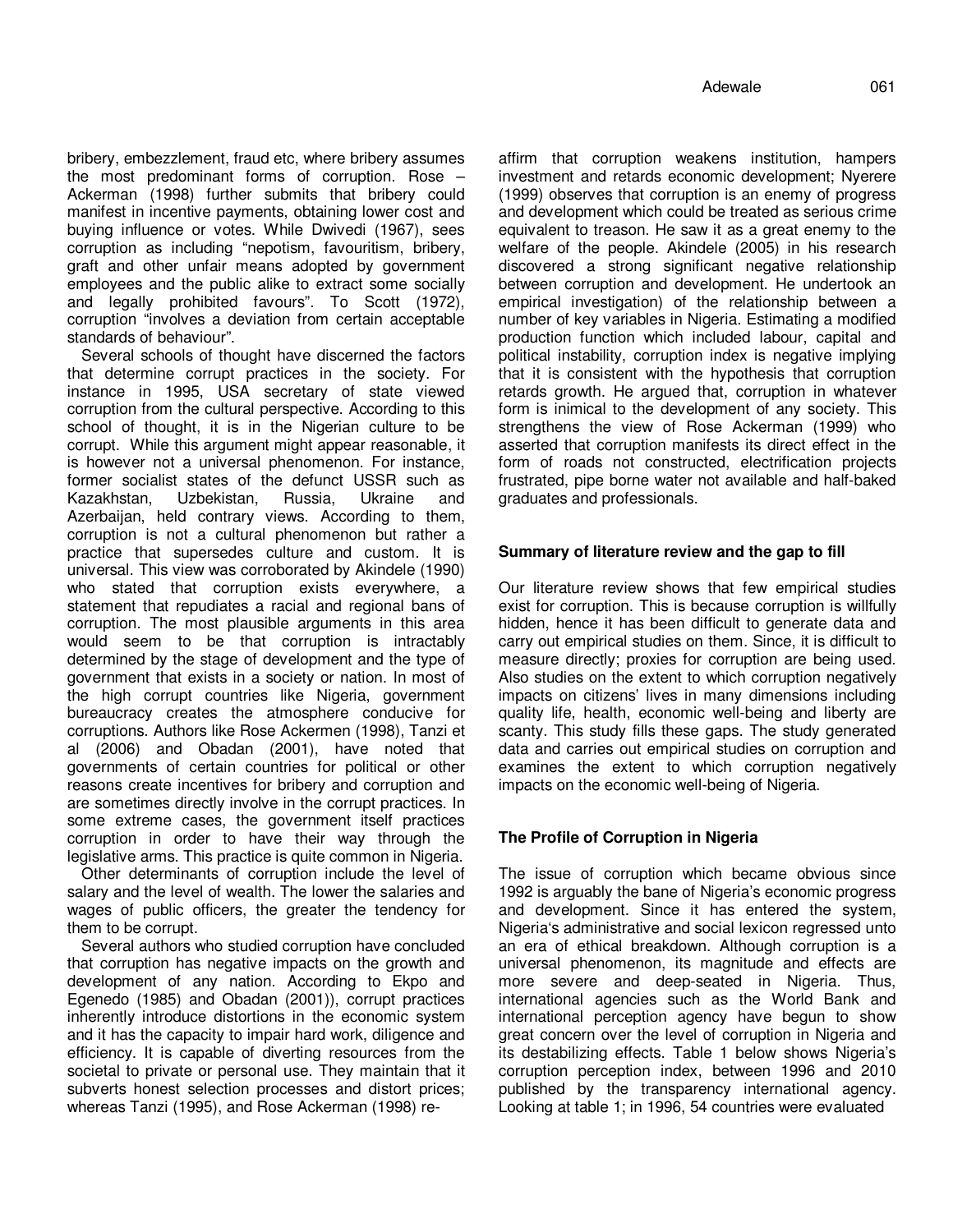**Table 1.** Nigerian Corruption Perception Index 1996-2010

| <b>YEAR</b> | <b>PERCEPTION</b><br><b>INDEX</b> | <b>NO OF COUNTRY</b><br><b>EVALUATED</b> | <b>RATING</b> |
|-------------|-----------------------------------|------------------------------------------|---------------|
| 1996        | 1.20                              | 54                                       | 54            |
| 1997        | 1.30                              | 52                                       | 52            |
| 1998        | 1.90                              | 85                                       | 81            |
| 1999        | 1.90                              | 99                                       | 98            |
| 2000        | 1.90                              | 90                                       | 90            |
| 2001        | 1.60                              | 102                                      | 100           |
| 2002        | 1.70                              | 91                                       | 90            |
| 2003        | 1.40                              | 133                                      | 132           |
| 2004        | 1.60                              | 145                                      | 144           |
| 2005        | 1.90                              | 158                                      | 154           |
| 2006        | 2.20                              | 163                                      | 142           |
| 2007        | 2.20                              | 183                                      | 127           |
| 2008        | 2.20                              | 183                                      | 127           |
| 2009        | 2.70                              | 180                                      | 130           |
| 2010        | 2.40                              | 178                                      | 134           |

SOURCE: Transparency International Agency.

and Nigeria was found to be the most corrupt. Nigeria was equally ranked  $52^{nd}$  among the 52 countries that were examined in 1997 and dropped in 1998 to  $81<sup>st</sup>$  among  $85$  Countries that were evaluated. among 85 Countries that were evaluated. Notwithstanding, Nigeria regressed to the 98<sup>th</sup> position out of 99 countries examined in 1999. Despite the crusades of anti-corruption of Obasanjo, the magnitude of corruption remains on the high side. Nigeria ranked 90<sup>th</sup> out of 90 countries in year 2000, dropped marginally to 90<sup>th</sup> position out of 91 countries evaluated in 2001. It remained stable at 100<sup>th</sup> position out of 102 countries evaluated in 2002; by 2003, Nigeria was  $132<sup>nd</sup>$  out of 133 countries Nations that were examined and 144<sup>th</sup> in 2004 out of 145 countries evaluated. Nigeria ranked 142<sup>nd</sup> out of 163 countries in year 2006, and stood at 134th position out of 178 countries in year 2010 . It is in this connection that doubts have been expressed about the authenticity of the recent crusade and campaign against corruption. Such campaigns are recently tainted as political instruments to fight the political opponents. Some commentators have observed that the problem appeared to have increased in intensity and so to uproot it will require more concerted efforts than sanctimonious statements from politicians, clergies and other venders. As observed by Osunyinkanmi (2007), a number of institutions established to fight against corruption, such as WAI Brigade ICPC, EFCC and NATPIP, have failed to achieve their set goals. The problem has not been abated. One wonders if this is not the kind of situation that Mazmi (1984) describes in respect of Tanzania as a cause of heroic failure.

## **Forms of Corruption in Nigeria**

Some studies have taken a historic look into the discussion of corruption by dividing it into many forms such as bureaucratic corruption, electoral corruption, educational corruption, political corruption etc.

The different forms of corruption highlighted in the above paragraph can be viewed vividly in table 2 as follows: The table 2 displays the corrupt organizations in Nigeria. The level of corruption is measured by percentage scores. The table shows that the police force is the most corrupt organization with a score of 96 percent; followed by the Power Holding Company with 83 percent. The Ministry of Education is next to the Power Holding Company with a score of 65 percent, followed by customs and excise duties department having 63 percent. Federal Road Safety, Immigration and Passport; Jamb; and Local Government Authorities have 42, 56, 41, 47 percent respectively. Others which are also included in the list such as tax offices, ministry of health; ministry of Justice and the presidency were next with percentage scores of 36, 30, 22, and 24 respectively. The table depicts that almost all sectors in Nigeria are corrupt. This can be traced historically by looking at the activities of some of the regimes that ruled Nigeria since independence in 1960. Corruption in Nigeria is as old as the country itself, though its nature, scope, and consequences have varied considerably over the years. Indeed, from the late colonial period to date, commentators have expressed concern about the level of venality in the country. A considerable level of bribery, nepotism and the use of political offices for personal enrichment existed in the late colonial Nigeria. Although, the level of political corruption in the country during this period is difficult to determine, its actual presence cannot be contested. In fact, there was a report that almost all the regional governments plundered financial surpluses obtained through statutory control of export crop marketing. The corrupt behavior of most Nigerian political elites during this period clearly set the stage for a more resilient generation of corrupt public officials that have, since independence, plundered Nigeria's wealth and resources, with almost absolute impunity.

Furthermore, the Obasanjo government recovered more funds and had some of Abacha's private account frozen. It should be noted that Abacha's family also agreed in principle to surrender about \$1.2 billion of their wealth under a new compromise with the government. This was considered a full and final settlement of what the government believed the late Gen. Abacha looted from the treasury, although the government reported in November 2003 that it had reached an agreement with the Swiss authorities for the return of close to \$660 million traceable to Abacha.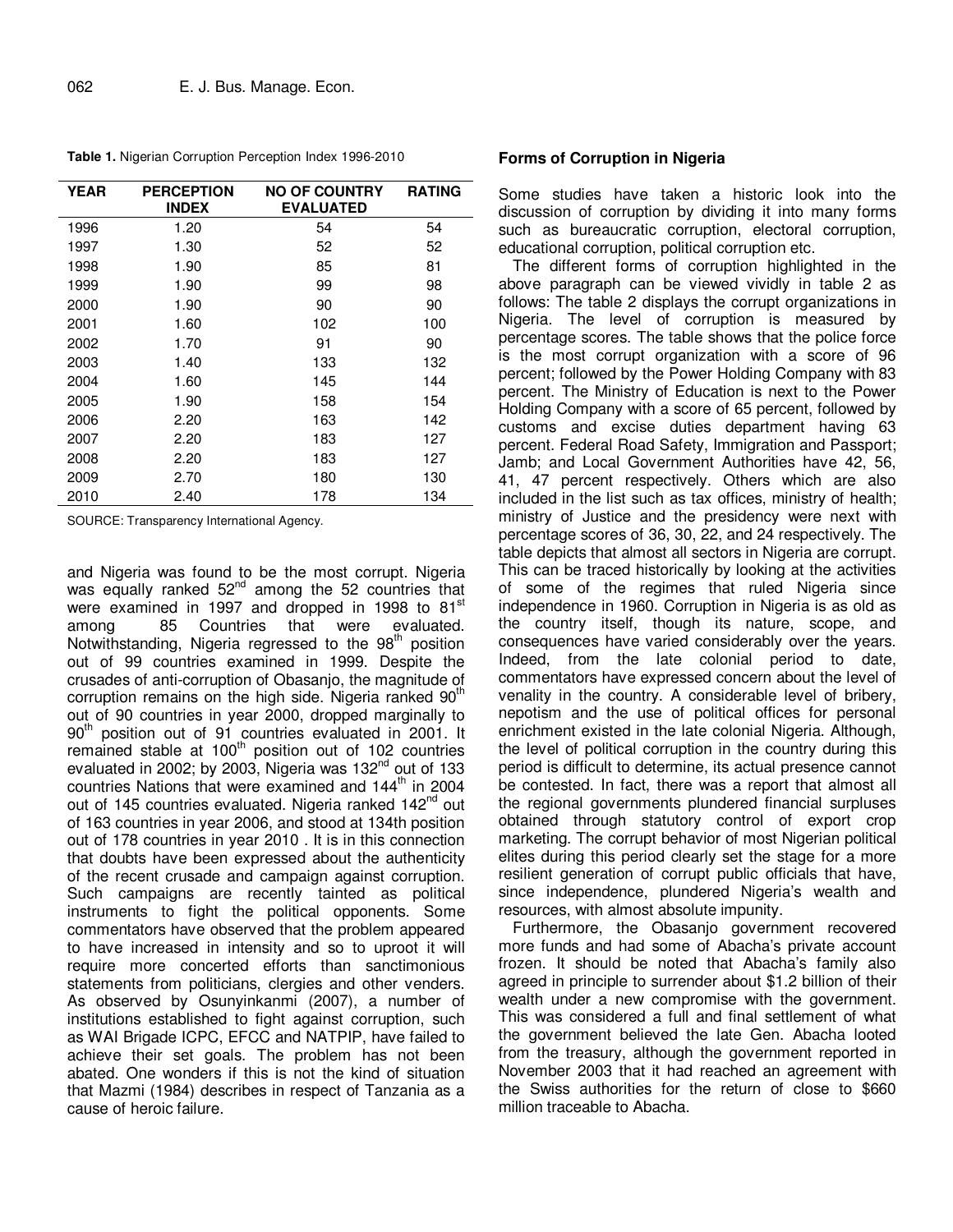**Table 2.** Top Corrupt Organizations in Nigeria

|                                                                    | Year 2005 %<br>Year 2007 % |
|--------------------------------------------------------------------|----------------------------|
| 96<br>The police                                                   | 99                         |
| 83<br>Power holding company nig. (PHCN)                            | 87                         |
| Ministry of education (university/poly/college of education)<br>63 | 74                         |
| 65<br>Custom & excise dept.                                        | 61                         |
| Federal road safety corp.(FRSC)<br>42                              | 51                         |
| 56<br>Immigration/ passport office                                 | 48                         |
| 41<br>Jamb                                                         | 47                         |
| 47<br>Local Govt. Authorities                                      | 46                         |
| Independent National Electorate commission (INEC)                  | 38                         |
| Tax official/ Federal inland Revenue service (FIRES)<br>36         | 36                         |
| Health Ministry/ primary Health / Teaching Hospital<br>30          | 32                         |
| 27<br>Ministry of Justice                                          | 31                         |
| 24<br>The Presidency                                               | 29                         |
| Nigeria National petroleum commission (NNPC)<br>27                 | 28                         |
| 26<br><b>Federal Housing Authority</b>                             | 28                         |
| Nigeria Ports Authority/ Nigeria Marin time Authority<br>33        | 24                         |

Source: Nigeria corruption Index (2007)

Even though the Abdulsalami Abubakar's regime was in power for only 11 months, the looting of the treasury recorded during the period was scandalous. The \$9.3 billion left in the foreign reserves by the Abacha junta was reduced to \$3 billion even though, no feasible project was executed. Oil blocks and questionable multi-billion naira contracts were hurriedly awarded on the eve of the exit of the government. The Obasanjo administration appointed panels to investigate appointments and contracts made during the period leading to the transition to civilian rule. The panel reported the billions of dollars that were plundered and purloined and the fraudulent land transaction. Based on the report of the panels, the contracts were cancelled, while general Abubakar was secretly asked to refund some of his ill-gotten wealth to the coffers of the government.

The return of democracy in 1999 was seen as a major landmark and opportunity for the restoration of justice, accountability, transparency and enjoyment of human rights, especially basic economic and social rights of the Nigerian people. In his inaugural speech in May 1999, President Obasanjo captured this expectation. He acknowledged the devastation and decay wrought on Nigerian society by decades of grand corruption. He pledged to take immediate actions to set a new standard of governance based on integrity, transparency and conduct of public trust. According to the President, corruption is the single bane of Nigerian society. No society can achieve anything near its full potential, if it allows corruption to become full blown cancer that it has become in Nigeria.

#### **MATERIALS AND METHODS**

#### **Research Design and Strategy**

The research design adopted for this work is the experimental research design. The reason is that the experimental research design combines the theoretical consideration with empirical observation.

#### **Population of the Study**

The study will cover the impact of corruption on the growth of the Nigerian economy from 1986 – 2009 which is a period of twentythree (23) years. The choice of 1986 as the base year was based on the fact that Nigeria had a turning point in 1986 when it adopted its Structural Adjusted Program (SAP) and the limitation year 2009 was because data to be assessed are available up to this year.

#### **The Model**

Many economists used the Baroll model to analyse the crowding out effect of corruption. In the model, corruption is shown as a proportional tax on national income.

$$
Y = AK^{(1-a)}\,Pg_{ia} \tag{1}
$$

Where  $Y =$  National Income,  $A =$  Technological Parameter,  $K =$  The private capital per worker, Pgi = the flow of public goods by corrupt practices of type i per worker

The model is useful in calculating the percentage of National output siphoned by corrupt practices as compared to the percentage spent usefully on improving the personal income and infrastructural development in the economy. This symbolizes that corrupt bureaucrats consume the budget surplus that should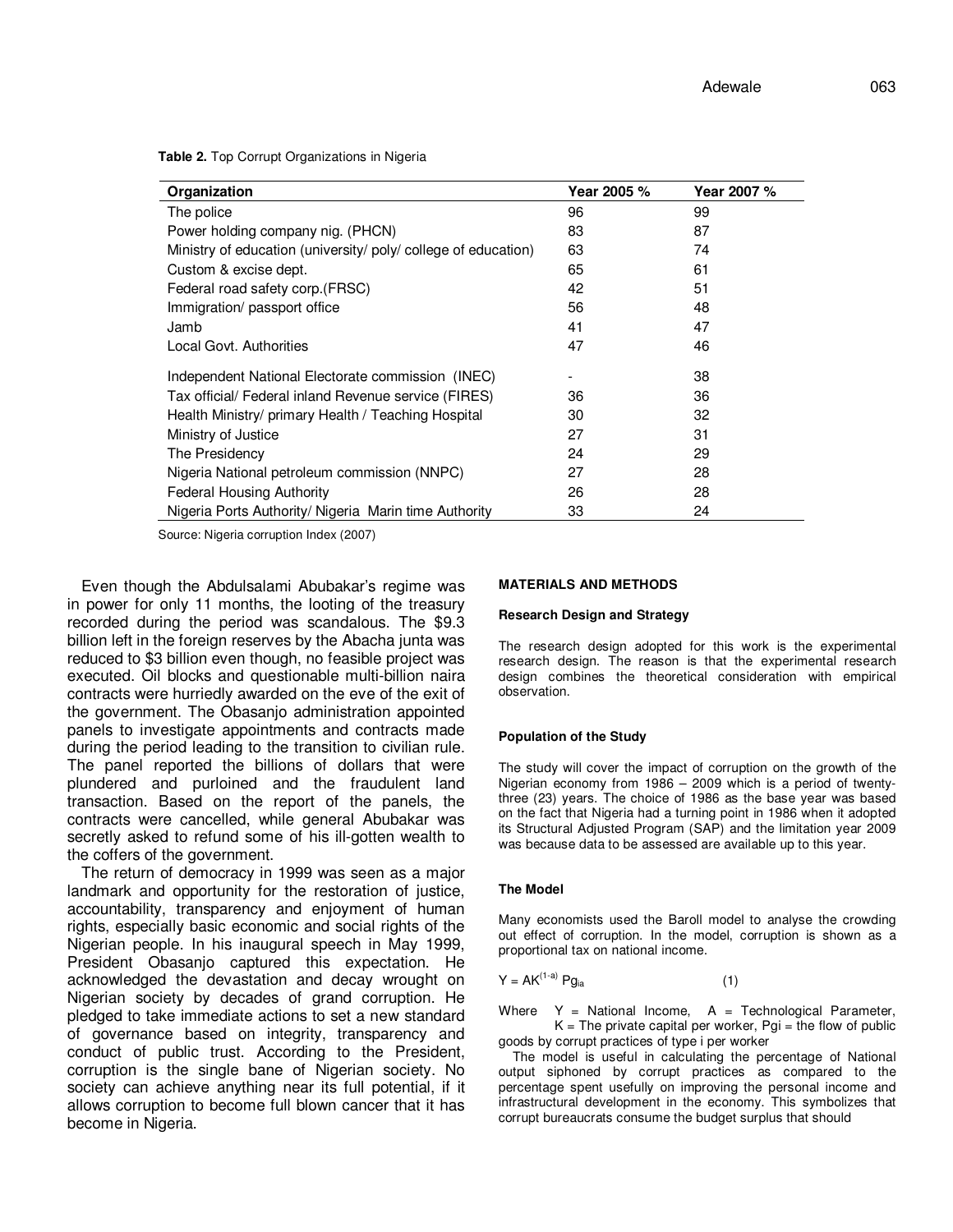improve personal income and infrastructures thus making equation1 to become.

$$
Y = AK^{(1-\alpha)} P g_{ia}^{i} f a i i \qquad (2)
$$

Where faii = proportional tax on national income. This study adopted the modified version of the Baroll model to explain the crowding out effect of corruption on GDP. The modified of Baroll model is stated in a functional form as:

$$
NGDP = f(CP1 + MS + UNE + PINV + CAPF + EXTD)
$$
 (3)

Where CPI = Corruption Perception Index; GDP = Gross Domestic Product; CAPF = Capital formation; MS = Money Supply; UNEMP = Unemployment rate; PINV= Public Domestic Investment; EXTD=External Debt

The model could be expressed in a linear form as:

NGDP =  $\beta_0$  +  $\beta_1$ CP<sub>1</sub> +  $\beta_2$ MS +  $\beta_3$ UNE +  $\beta_4$ CAPF +  $\beta_5$ PINV + $\beta_6$ EXTD (4)

Econometrically, to include other random term, the model is expressed as:

 $NGDP_t = \beta_0 + \beta_1 CP1_t + \beta_2 MS_t + \beta_3 UNE_t + \beta_4 CAPF_t + \beta_5 PINV_t + \beta_6 EXTD_t$  $+\mu_t$  (5)

Where T is the time trend and  $\mu$  = Error Term

The parameters for estimation from equation 4 are  $\beta_1$ ,  $\beta_2$ ,  $\beta_3$ ,  $\beta_4$ ,  $\beta_5$ and  $β<sub>6</sub>$ 

#### **The a Priori Expectations**

In line with economic theory, it is expected that the level of corruption proxied by Corruption Perception Index (CPI), Gross Capital Formation (CAPF), and Money Supply (MS), Unemployment rate (UNF), External Debt (EXTD) and Public Domestic Investment (PINV) to a large extent determined the level of economic growth in Nigeria. Money supply, Gross Capital Formation and Private Domestic Investment are expected to be positively related to growth, while corruption perception index, External Debt and unemployment are expected to be negatively related. It may be mathematically denoted as:

 $\delta$ GDP < 0,  $\delta$ GDP > 0,  $\delta$ GDP < 0,  $\delta$ GDP > 0,  $\delta$ GDP > 0,  $\delta$ GDP < 0 δCPI δMS δUNE δ CAPF δPINV δEXTD

Hence,  $\beta$ 1 < 0,  $\beta$ <sub>2</sub> > 0,  $\beta$ <sub>3</sub> < 0,  $\beta$ <sub>4</sub> > 0, and  $\beta$ <sub>5</sub> > 0,  $\beta$ <sub>6</sub> < 0

#### **Type and Sources of Data**

Data were obtained from the publications of the Central Bank of Nigeria, African Development Indicators, websites, Journals and Newspapers. The data collected are GDP, MS, CPI, PINV, CAPF and UNMPL

#### **Data Processing Technique**

The secondary data used for the study were processed using Eview for windows econometric packages. The empirical study used a simulation approach to investigate the economic implications of

corruption in Nigeria. The E-view is preferred to the Ordinary Least Square (OLS) because it enables one to correct, the serial correlation in the data. The study employs Error Correction Mechanism (ECM) to overcome the problem of spurious regression. The ECM reveals that the change on a variable, at times, is not only dependent on the variable, but also on its own lagged changes. This enables us to induce flexibility by explaining the short run and long run dynamics in a unified manner.

### **Data Analysis, Results and Discussions**

In the literature, it is well posited that a prior, many economic time series data are non-stationary and non-co integrated. To ascertain the degree of stationarity of variables employed in this study and the co-integrating properties of the data; the Augmented Dickey-Fuller (ADF) test will be employed.

## **The Stationary and Co integration Test**

The variables tested for Stationary and Co integration properties include: Gross Domestic Product (GDP) as the dependent variable and Gross Capital Formation (CAPL), Money Supply (MS), Public Domestic Investment (PINV), Corruption Perception Index (CPI) External Debt (EXTD) and Unemployment Rate (UNEMPL) as the explanatory variables (Table 3). The test showed that all the variables were not stationary (NS) at level (i.e. 1(0), since tstatistics are less than the critical value at 5% level of significance in absolute term. We therefore conclude that all the parameters are characterized by unit root problem. So, we therefore move to first differences. At the first differences, CAPL, MS, UNEMPL and CPI are stationary, that is, 1(1), since their t-statistics are greater than the critical values at 5% level of significance in absolute term. Then, it means that the variables are not characterized by the unit root problem, while GDP, EXTD and PINV are still characterized by the unit root problem. So, we therefore move to second difference. At the second difference, GDP, EXTD and PINV were found to be stationary, since their t-statistics are greater than the critical values at 5% level of significance in absolute term.

After the stationary test, we tested the variables for cointegration by employing the Johansen co-integration test. We made use of the trace statistics/ likelihood ratio for the model respectively by comparing their values with the critical values at 5% level. It was found that the trace statistic/ likelihood ratio are greater than the critical values, then we concluded that there is a long-run equilibrium relationship among the dependent and explanatory variables.

## **THE REGRESSION RESULTS And DISCUSSION**

The results of the data analysis and estimation were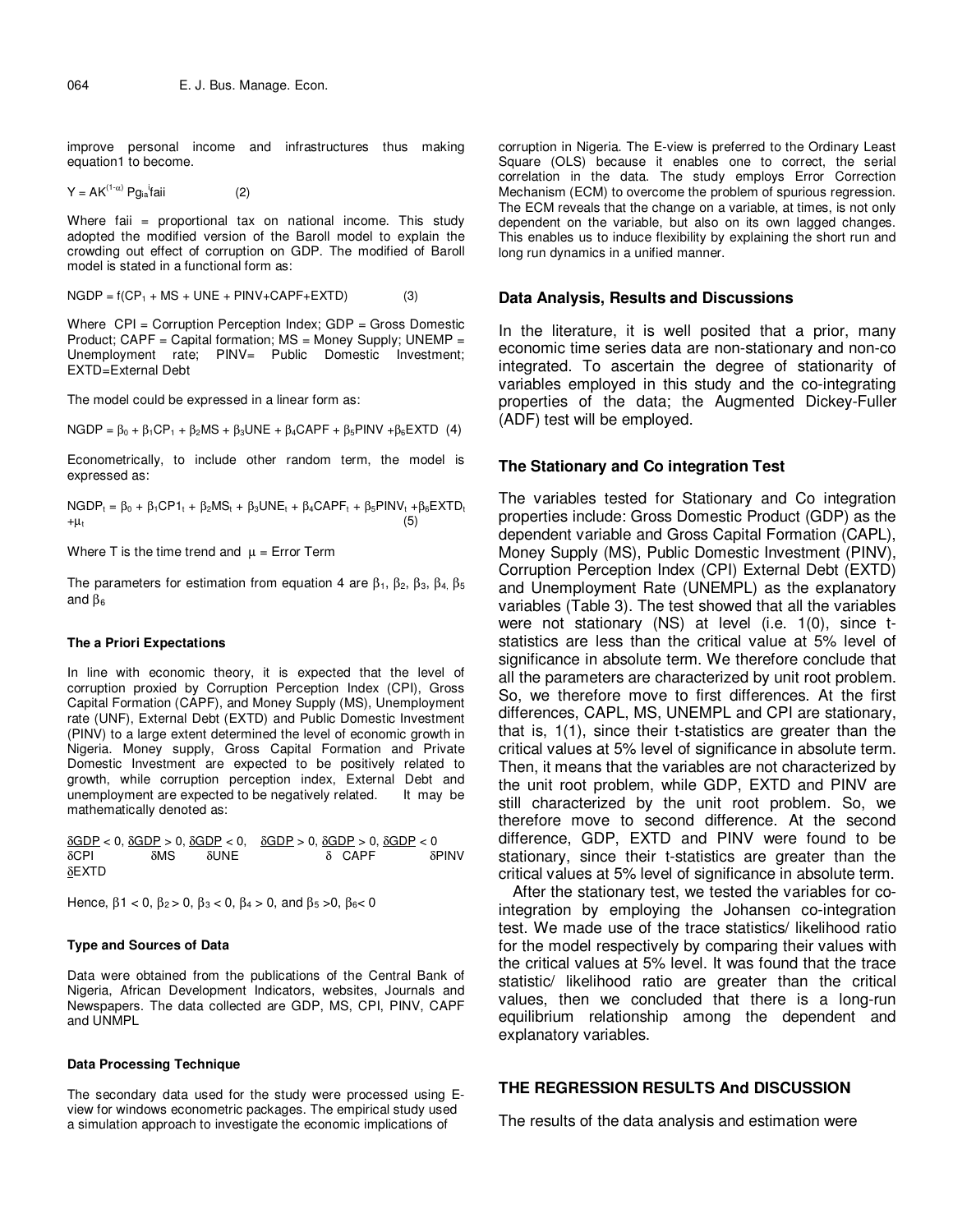| <b>YEAR</b> | GDP(%GR) | <b>UNMPL (Rate)</b> | CAPF(%GR) | <b>CPI (Rate)</b> | MS (Nb) | PINV(%GR) | <b>EXTD/GDP %</b> |
|-------------|----------|---------------------|-----------|-------------------|---------|-----------|-------------------|
| 1986        | 4.86     | 5.30                | 21.3      | <b>NA</b>         | $-4.10$ | 11.4      | 50.3              |
| 1987        | 5.03     | 7.00                | 23.4      | <b>NA</b>         | 15.70   | 13.4      | 125.39            |
| 1988        | 5.15     | 5.39                | 18.9      | <b>NA</b>         | 14.90   | 10.7      | 107.06            |
| 1989        | 5.34     | 4.40                | 12.4      | NA                | 21.50   | 3.6       | 107.06            |
| 1990        | 5.43     | 3.50                | 14.7      | NA                | 44.90   | 5.3       | 130.7             |
| 1991        | 5.50     | 3.10                | 23.3      | NA                | 32.60   | 5.2       | 134.9             |
| 1992        | 5.73     | 3.40                | 19.9      | NA                | 52.80   | 7.1       | 108.9             |
| 1993        | 5.84     | 2.70                | 20.3      | NA                | 59.70   | 11.3      | 143.9             |
| 1994        | 5.96     | 2.00                | 18.9      | NA                | 45.90   | 10.4      | 140.6             |
| 1995        | 6.29     | 1.80                | 22.9      | NA                | 16.30   | 9.6       | 148.8             |
| 1996        | 6.29     | 3.20                | 14.2      | 1.20              | 26.30   | 6.6       | 95.0              |
| 1997        | 6.45     | 3.20                | 17.4      | 1.30              | 18.2    | 4.9       | 83.7              |
| 1998        | 6.43     | 3.20                | 21.7      | 1.90              | 20.50   | 5.6       | 103.4             |
| 1999        | 6.52     | 3.00                | 23.4      | 1.90              | 18.00   | 8.6       | 93.4              |
| 2000        | 6.67     | 4.70                | 20.3      | 1.80              | 62.20   | 10.1      | 92.3              |
| 2001        | 6.73     | 3.60                | 24.1      | 1.70              | 28.10   | 11.4      | 91.2              |
| 2002        | 6.79     | 2.50                | 26.2      | 1.60              | 15.90   | 13.4      | 87.3              |
| 2003        | 6.78     | 2.90                | 23.9      | 1.40              | 29.50   | 10.7      | 72.6              |
| 2004        | 7.06     | 2.80                | 22.3      | 1.60              | 8.69    | 3.6       | 65.4              |
| 2005        | 6.56     | 3.30                | 21.3      | 1.90              | 15.50   | 5.3       | 43.2              |
| 2006        | 6.65     | 3.50                | 16.5      | 2.20              | 15.40   | 5.2       | 7.6               |
| 2007        | 6.32     | 4.10                | 19.8      | 2.20              | 5.30    | 7.1       | 6.4               |
| 2008        | 6.00     | 4.10                | 23.0      | 2.20              | NA      | 11.3      | 6.2               |
| 2009        | 5.6      | 5.10                |           | 2.70              | NA      | 10.4      | 6.9               |

**Table 3.** The Nigerian Macroeconomic Indicators

Source: CBN Statistical Bulletin, 2010; NGDP=Nominal Gross Domestic Product, GR=Growth Rate, %=Percentage changes, Nb=Naira in billions

obtained using the parsimonious error correction mechanism. This is presented in table 4 below:

## **The Statistical Significance of the Parameter Estimate**

The statistical significance of the parameter estimate can be verified by the lagged error correction term ECM (t-1); the standard error test; the F-statistics; the adjusted R squared and the Durbin-Watson statistics.

The Lagged error correction term ECM (t-1) included in the model to capture the long run dynamics between the co-integrating series are correctly signed (negative) and statistically significant. The coefficient indicated adjustment of 9% for the model. These adjustments imply that errors are corrected within one year. The ECM also reveals a long run relationship between explanatory and dependent variables in the model For the model, the standard errors are 9.303228, 2.526172, 0.951665, 0.072565, 8.66E-05, 0.000211, and 0.017836 for  $S(\beta_0)$ , S( $\beta_1$ ), S( $\beta_2$ ), S( $\beta_3$ ), S( $\beta_4$ ) S( $\beta_5$ ) and S( $\beta_6$ ) respectively. When compared half of each coefficient with its standard error, it was found that each standard error is less than half of each its coefficient. This shows that the estimated values for β0,  $\beta_1$ ,  $\beta_2$ ,  $\beta_3$ ,  $\beta_4$ ,  $\beta_5$  and  $\beta_6$  are all statistically significant.

T-test was carried out in order to ascertain the statistical significance of the parameter estimate. The normal convention is that if the computed't' value is greater than the critical value, we reject the null hypothesis and accept the alternative hypothesis and vice versa. The computed't' value for the parameters β1, β2, β3, β4, β5 and β6 are 9.527347, 19.84188, 1.273070, 1.779215, -13.76369 and 8.740080 respectively. Testing at 5% levels, the variables do not fall in the rejection region (that is,  $t^* > t0.05$ ). Thus, we reject the null hypothesis (Ho) which states that: corruption has no significant economic implication on the Nigerian economy and accept the alternative hypothesis which states that: corruption has a significant economic implication on the Nigerian economy.

The F-Statistics was used to test the overall significance of the estimated regression models. Thus,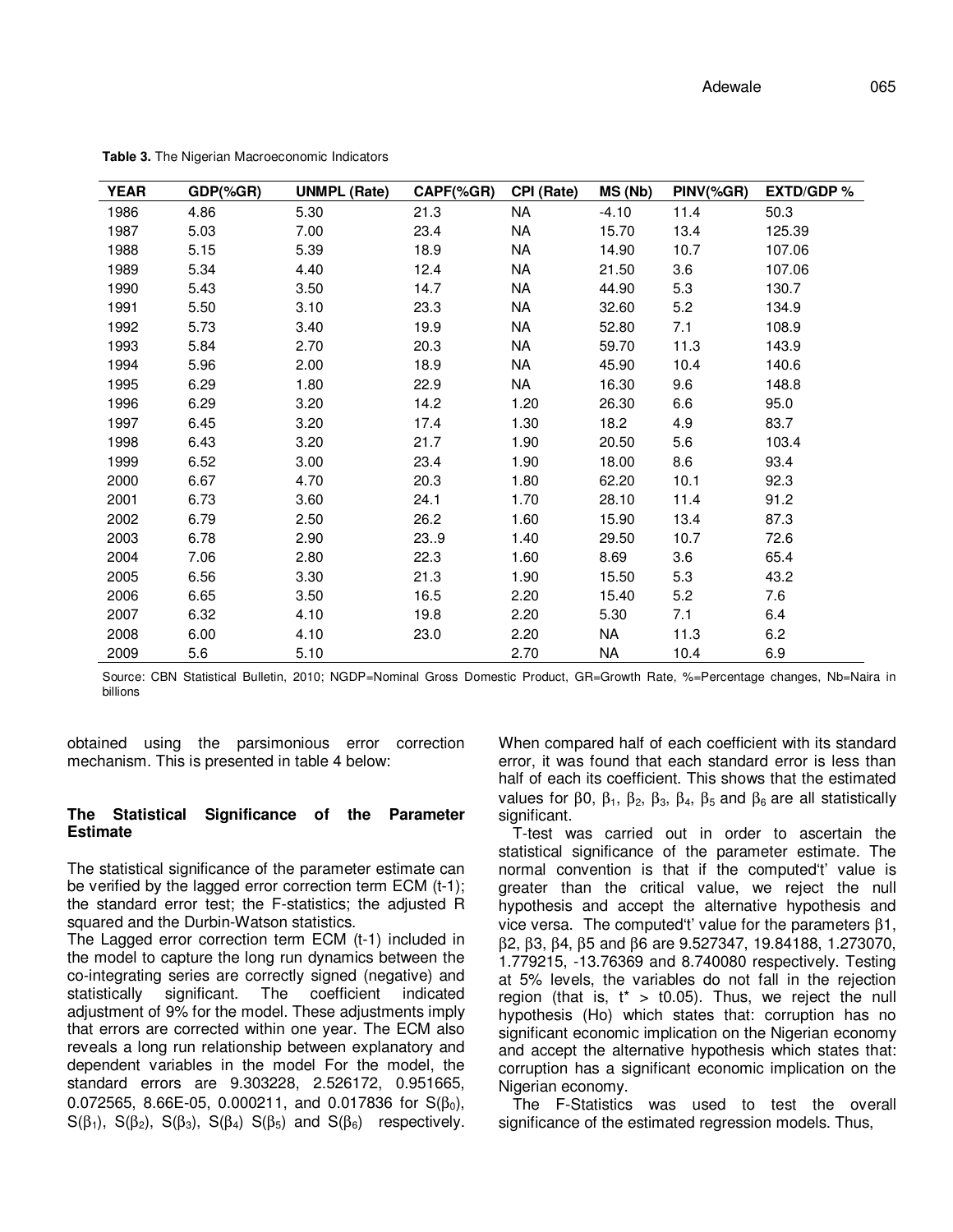| <b>Variable</b>    | <b>Coefficient</b> | Std. Error | t-Statistic           | Prob.    |
|--------------------|--------------------|------------|-----------------------|----------|
| <b>POH</b>         | 0.1884273          | 0.02839443 | 6.63606701            | 0.0009   |
| <b>UNEMPL</b>      | $-0.289924$        | 0.11226689 | $-2.5824507$          | 0.0204   |
| $ECM(-1)$          | $-0.764536$        | 0.07713906 | $-9.9111521$          | 0.0001   |
| $CPI(-1)$          | 0.2527922          | 0.09858861 | 2.56411202            | 0.0373   |
| $INF(-1)$          | $-0.0043425$       | 0.00575546 | $-0.7545006$          | 0.4751   |
| $MS(-1)$           | $-0.9356167$       | 0.09968789 | -9.3854652            | 0.0000   |
| $PCI(-1)$          | 0.0008773          | 0.00049359 | 1.77743345            | 0.1187   |
| $POH(-1)$          | 0.1027188          | 0.29471357 | 0.34853421            | 0.7376   |
| $UNEMPL(-1)$       | $-0.0456109$       | 0.10181969 | $-0.4479984$          | 0.6677   |
| C                  | 6.6063080          | 0.66919154 | 9.8720734             | 2.3287   |
| CPI                | $-0.1860618$       | 0.06011195 | $-3.0952551$          | 0.0084   |
| <b>INF</b>         | $-0.010195$        | 0.00238842 | -4.2688779            | 0.0017   |
| <b>MS</b>          | $-0.2256299$       | 0.04579825 | -4.9266065            | 0.0006   |
| PCI                | 0.0009889          | 0.00041195 | 2.4005237             | 0.0711   |
|                    |                    |            |                       |          |
| R-squared          | 0.9442390          |            | Mean dependent var    | 6.167619 |
| Adjusted R-squared | 0.8406828          |            | S.D. dependent var    | 0.235994 |
| S.E. of regression | 0.2392606          |            | Akaike info criterion | 0.021219 |
| Sum squared resid  | 0.4007197          |            | Schwarz criterion     | 0.111908 |
| Log likelihood     | 11.7719524         |            | F-statistic           | 9.118136 |
| Durbin-Watson stat | 2.2917895          |            | Prob (F-statistic)    | 0.000348 |

**Table 4.** Regression Results and Discussions

Dependent Variable: GDP; Method: Least Squares; Date: 07/01/11, Time: 15:05; Sample (adjusted): 1986- 2009; Included observations: 23 after adjusting endpoints

we compare the calculated F\*, with the critical value at 5% level. If F\*>F.0.05, we reject the null hypothesis, and vice versa. From the statistical table, F0.05 at (6, 10) degree of freedom is 2.27413, while estimated F\* is 148.4206. The estimated  $F^* > F0.05$  in the model, that is  $(148.4206 > 2.7413)$ . Thus, we reject the null hypothesis (Ho) which states that: corruption has no significant economic implication on the Nigerian economy and accept the alternative hypothesis which states that: corruption has a significant economic implication on the economy.

The value of the adjusted R-squared  $R^2$  for the model is high, pegged at 0.9926 or 99%. It implies that gross capital formation, private investment, money supply, external debt, corruption and unemployment rate explained about 99% systematic variations on Gross Domestic Product (GDP) over the observed years in the Nigeria economy while the remaining 1% variation is explained by other determining variables outside the model.

The value of Durbin Watson is 2.8 for the model. This falls within the determinate region and implies that there is a negative first order serial autocorrelation among the explanatory variables in the model.

In summary, since all the econometric test applied in this study show statistically significant relationship between the dependent and independent variables from the model, thus, we reject the null hypothesis (Ho) which states that: corruptions do not retard economic growth in Nigeria and accept the alternative hypothesis which states that: corruption retards economic growth in Nigeria. In order words it has a crowding-out effect on growth.

## **The Theoretical Significance of the Study**

For the theoretical significance of the overall estimates, we evaluated the signs and the magnitude of the coefficients of the variables.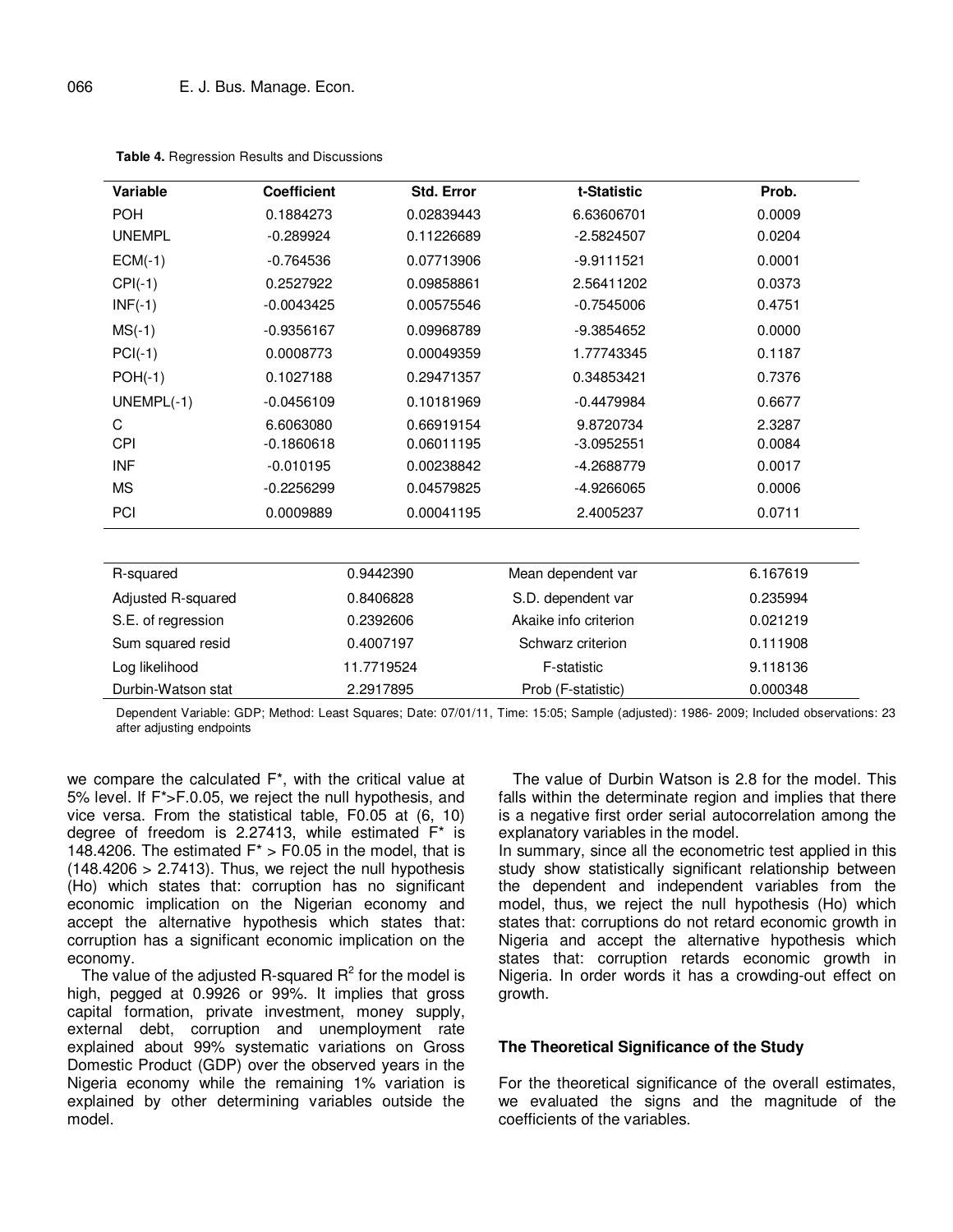According to the results, the coefficient of corruption perception index manifested a negative sign at both the short and long run periods and is highly significant at the 1% level. The negative sign of corruption agrees with the a priori expectation. This indicates that corruption depresses economic growth in Nigeria. The outcome of this result however, is not surprising as many capital projects are abandoned everywhere due to corruption. The results demonstrated the crowding–out effect of corruption. This is to say that the resources that should be used for developmental purposes are being diverted from the society to private or personal use. Thus the accumulation of the nation's economic resources for personal benefits had variously contributed to capital flight manifested in illegal deposits abroad which crowded public domestic investment and retarded output Growth. This result is in agreement with the result of Akindele (2005) which found that the co-efficient of the corruption index is negative implying that it is consistent with the hypothesis that corruption retards development efforts.

The coefficient of the public investment has a negative sign in the short run and a positive sign in the long run and is significant at the 1% level. The negative sign strengthened the crowding–out effects of corruption on economic growth vis-à-vis public investment. Ordinarily one expects an overall positive relationship between public investment and economic growth. But as a result of corruption, it is negative. This result suggests that corruption first reduces public investment and then gross domestic output in Nigeria. This result is inconsistent with the one obtained in the case of Cote d'Ivoire (Kouassy and Bohoun, 1992) and in the case of Ghana (Yaw Asante 2000) which found positive relationship between public investment and economic growth.

The results showed a positive relationship between money supply and economic growth in the short run. Though it manifested a correct sign (i.e. positive), but it is not statistically significant. This indicated that monetary policies are not effective in Nigeria. The coefficient of money supply is significant in the long run but manifested a wrong sign (i.e. negative). It shows that increase in money supply leads to a fall in output growth and vice versa. The overall measurement of the relationship between money supply and economic growth demonstrated that monetary policies do not impact positively on economic growth in Nigeria.

The regression result demonstrated that unemployment rates are highly significant and positively related to the gross domestic output in the short run but negatively related in the long run. The negative sign of unemployment rates in the long run is in consonance with a priori expectations. One explanation for the negative relationship between unemployment rates and gross

domestic output in Nigeria is the high degree of capacity underutilization. Both the human and material resources are not fully utilized. In theoretical terms the lower the degree of capacity utilization the lower the gross domestic output. In other words, efficient utilization of economic resources reduces unemployment, increase aggregate supply and generates economic growth and vice versa.

On the other hand, the relationship between gross domestic output and fixed capital formation is high and positively signed. The positive relationship between GDP and fixed capital formation is in agreement to the a priori expectation. Capital information refers to the proportion of present income saved and invested in order to augment future output and income. In simple terms gross fixed capital formation is equivalent to Gross domestic investment plus net changes in the level of inventories. It usually results from acquisition of new factories along with machinery, equipment and all productive capital goods. The results showed that capital formation is a significant variable that determines economic growth in Nigeria.

The negative sign of external debt in the short run with a positive sign in long run was expected. Both coefficients are highly statistically significant. These results confirm the negative impact of external debt on economic growth in Nigeria before debt forgiveness and positive impact after debt forgiveness. The result showed that external debt deters economic growth in Nigeria. It crowded out investment and reduces gross domestic output.

# **Summary, Conclusions and Recommendations**

# **Summary of Findings**

Specifically, this study examined the crowding-out effects of corruption on the Nigerian economy. From the previous arguments in this paper and from the empirical investigations, it is clear that corruption is a cankerworm that has eaten into the fabric of the Nigerian economy. Since it has entered the system, Nigeria's administrative and social lexicon regressed unto an era of ethical breakdown. It is found that although corruption is a universal phenomenon, its magnitude and effects are more severe and deep-seated in Nigeria. This paper equally found that all forms of corruption manifested in bribery, frauds, embezzlement, election rigging, examination malpractice etc are noticeable in Nigeria. It was discovered that corruption has caused decay and dereliction within the infrastructure of government and the society in physical, social and human terms. It is opined